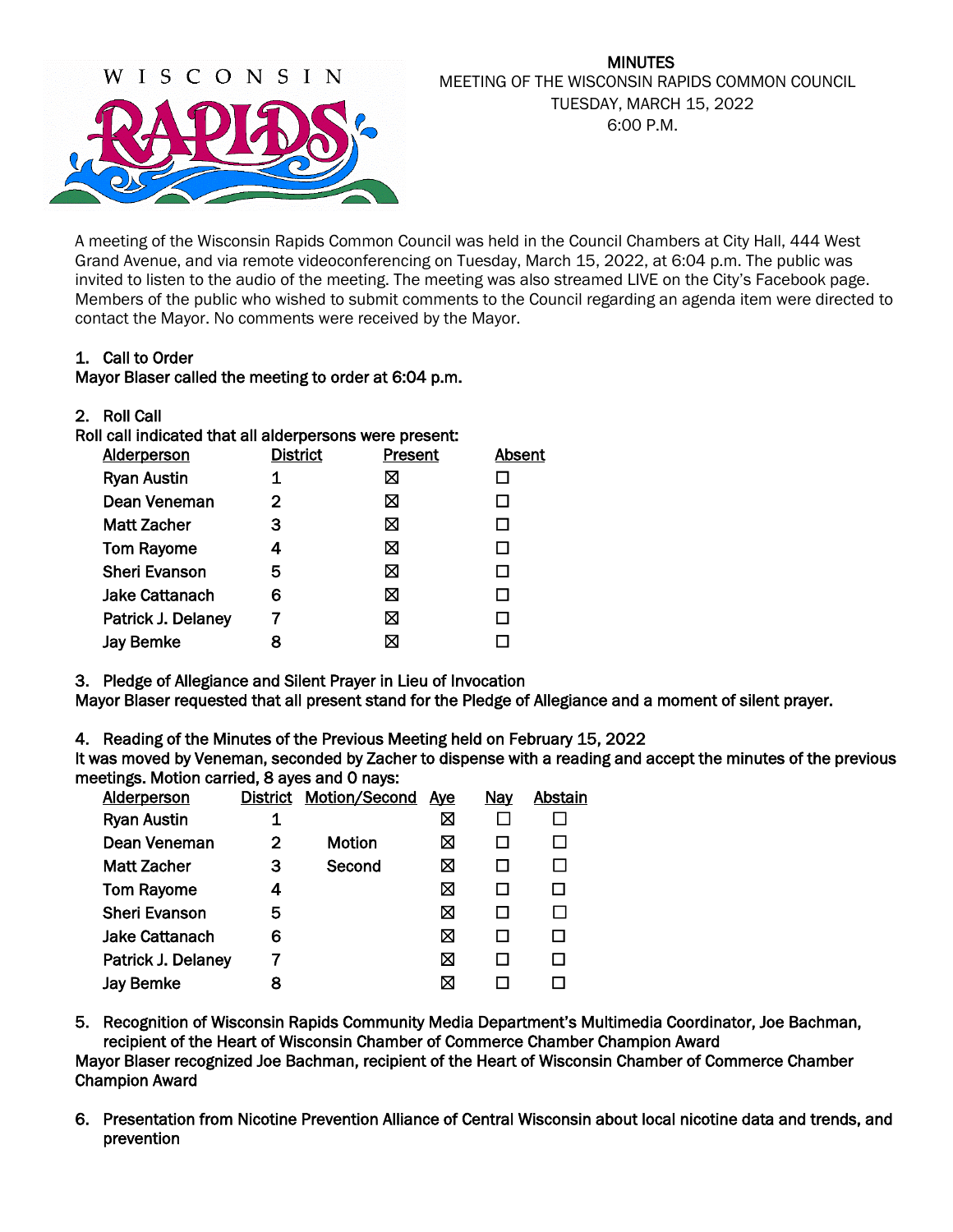A presentation was made by Laura Fischer and Jenna Flynn of the Nicotine Prevention Alliance of Central Wisconsin about local nicotine data and trends, and prevention.

7. Consider a Resolution Ratifying and Affirming the Alexander Field - South Wood County Airport Commission petition for state airport development aid approved February 3, 2022

It was moved by Bemke, seconded by Veneman to approve a Resolution Ratifying and Affirming the Alexander Field - South Wood County Airport Commission petition for state airport development aid. Motion carried, 8 ayes and 0 nays. Resolution No. 3 (2022):

| <b>Alderperson</b>    |   | District Motion/Second | <u>Aye</u> | <b>Nay</b> | Abstain |
|-----------------------|---|------------------------|------------|------------|---------|
| <b>Ryan Austin</b>    | 1 |                        | ⊠          |            |         |
| Dean Veneman          | 2 | Second                 | ⊠          |            |         |
| Matt Zacher           | З |                        | ⊠          |            |         |
| <b>Tom Rayome</b>     | 4 |                        | ⊠          |            |         |
| <b>Sheri Evanson</b>  | 5 |                        | ⊠          |            |         |
| <b>Jake Cattanach</b> | 6 |                        | ⊠          |            |         |
| Patrick J. Delaney    | 7 |                        | ⊠          |            |         |
| <b>Jay Bemke</b>      | 8 | <b>Motion</b>          | ⊠          |            |         |
|                       |   |                        |            |            |         |

#### 8. Consider a Resolution for No Mow May

It was moved by Bemke, seconded by Delaney to approve a Resolution for No Mow May. Motion carried, 6 ayes, 1 nay, and 1 abstention. Resolution No. 4 (2022)

| <b>Alderperson</b>   |   | <b>District Motion/Second</b> | <u>Aye</u> | <u>Nay</u> | Abstain |
|----------------------|---|-------------------------------|------------|------------|---------|
| <b>Ryan Austin</b>   |   |                               | ⊠          |            |         |
| Dean Veneman         | 2 |                               |            |            | ⊠       |
| Matt Zacher          | з |                               | ⊠          |            |         |
| <b>Tom Rayome</b>    | 4 |                               | ⊠          |            |         |
| <b>Sheri Evanson</b> | 5 |                               | ⊠          |            |         |
| Jake Cattanach       | 6 |                               |            | ⊠          |         |
| Patrick J. Delaney   |   | Second                        | ⊠          |            |         |
| <b>Jay Bemke</b>     | 8 | <b>Motion</b>                 | ⊠          |            |         |
|                      |   |                               |            |            |         |

#### 9. Consider for Adoption the Actions of the Planning Commission at its meeting held on March 7, 2022:

Date of Meeting: March 7, 2022

Reported to Council: March 15, 2022

The Planning Commission met at 4:00 p.m. on March 7, 2022 in the City Hall Council Chambers and via remote audioconferencing. Members present included Chairperson Shane Blaser, Ryan Austin, Lee Thao, Ben Goodreau and Susan Feith. Shane Burkart and Eric Daven were absent. Also at the meeting were Carrie Edmondson, Kyle Kearns, and Todd Bloyd. Chris and Amber Neiman attended remotely. The meeting was called to order at 4:02 p.m.

1. Approval of the reports from the February 7, 2022 Plan Commission meetings.

Motion by Thao to approve the staff reports from the February 7, 2022 Plan Commission meeting; second by Feith. Motion carried (5 – 0)

2. Vandewalle & Associates – Wisconsin Rapids Recovery & Redevelopment Plan Update

Community Development Director Kearns provided information on the continued status and progress of the Wisconsin Rapids Recovery and Redevelopment Plan and referenced a memo provided by Vandewalle & Associates.

3. PLAN-22-0078; Central State Landscaping Inc. – Public hearing and action on a request for a conditional use permit to renovate the building into mixed-use housing at 2934 State Highway 73 North (Parcel ID 3400836).

Associate Planner Carrie Edmondson provided an overview of PLAN-22-0078, recommending approval with the conditions outlined in the staff report.

Public hearing opened at 4:07 p.m. Speaking in favor: none Speaking against: none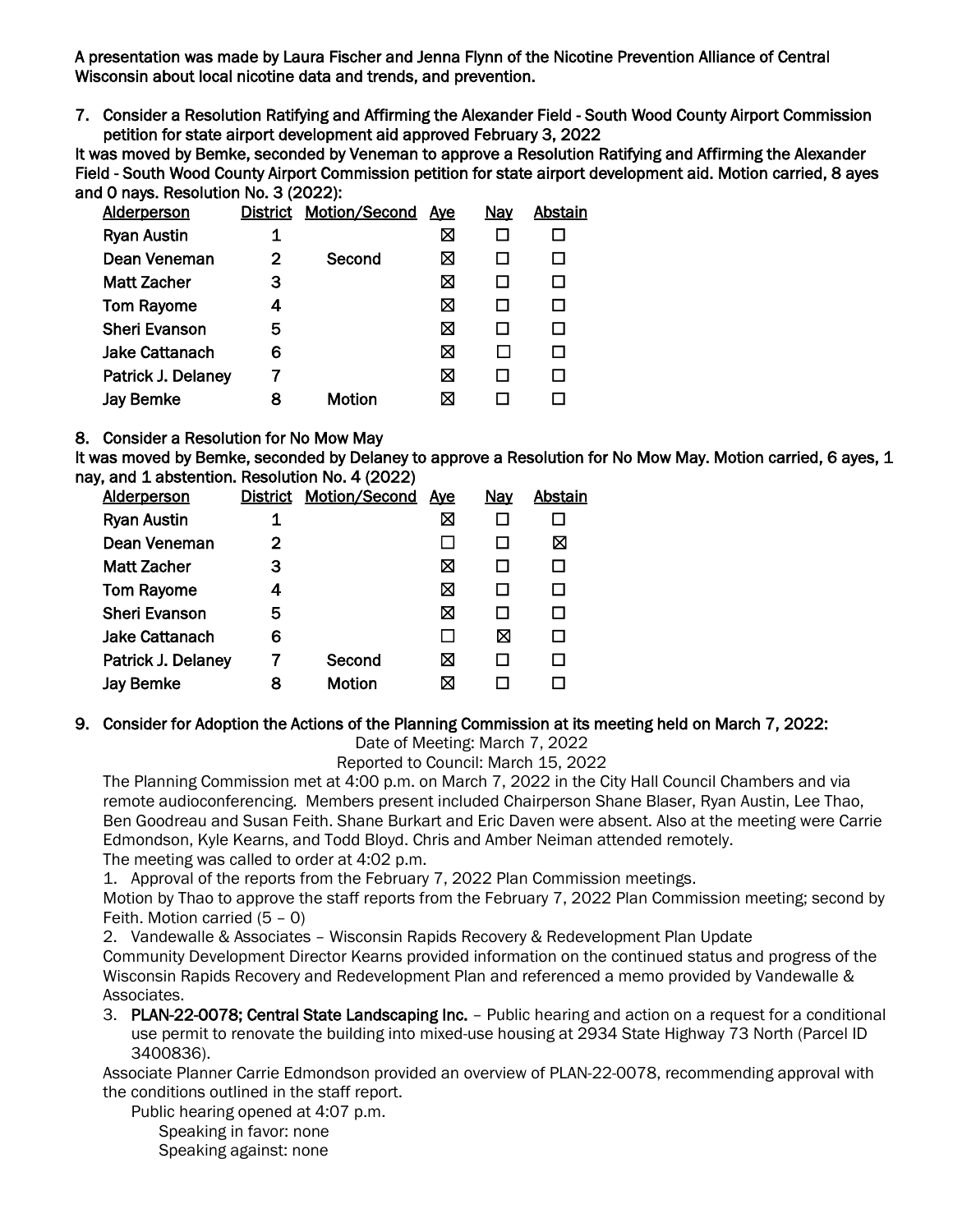Public hearing closed at 4:08 p.m.

Commissioner Feith asked Kyle Kearns about Staff condition number 5, the 1-year review requirement on the conditional use, to which Mr. Kearns responded and confirmed it is in relation to agenda item 4. Motion by Austin, second by Goodreau to approve PLAN-22-0078, a request for a conditional use permit to renovate the building into mixed-use housing at 2934 State Highway 73 North (Parcel ID 3400836), subject to the following conditions:

- 1. The floor plan shall include a separate dedicated commercial land use, such as a retail or professional office.
- 2. Trash containers should be limited to two carts and screened from public view. If a larger refuse storage container is utilized, it shall be separately screened with an opaque fence and be placed within the rear yard.
- 3. Hours of operation and service deliveries for the commercial component shall occur between 7:00 a.m. and 7:00 p.m.
- 4. Applicable building permits though the City shall be obtained.

5. Community Development staff shall have the authority to approve minor modifications to the plans. Motion carried (5 – 0). Resolution No. 5 (2022)

4. PLAN-22-0079; Central State Landscaping Inc. - Public hearing and action on a request for a conditional use permit to operate a landscaping business at 2934 State Highway 73 North (Parcel ID 3400836).

Carrie Edmondson gave a synopsis of PLAN-22-0079, recommending approval with suggested conditions in the staff report.

Public hearing opened at 4:14 p.m.

Speaking in favor: none

Speaking against: none

Public hearing closed at 4:14 p.m.

Commissioner Austin asked a question in regards to the business use, to which Todd Bloyd, of Central State Landscaping, responded to Commissioner Austin's question.

Motion by Goodreau, second by Austin, to approve PLAN-22-0079, a request for a conditional use permit to operate a landscaping business at 2934 State Highway 73 North (Parcel ID 3400836, subject to the following conditions:

- 1. The applicant shall submit a Certified Survey Map to divide the lot into two parcels.
- 2. A shared driveway or access agreement/easement shall be drafted and recorded for the landscape business use during the creation of the lot.
- 3. All outdoor storage of vehicles and materials shall be screened from public view.
- 4. The applicant shall provide a landscape and lighting plan to the Community Development Department for review and approval.
- 5. The Conditional Use Permit shall be reviewed in one year. Any changes to the use or site may require an amendment of the conditional use permit before or after the one-year review.
- 6. A driveway and paved parking shall be installed prior to building occupancy.
- 7. Applicable building permits though the City shall be obtained.

8. Community Development staff shall have the authority to approve minor modifications to the plans.

Motion carried (5 – 0). Resolution No. 6 (2022)

5. PLAN-22-0063; Nieman's Service Inc. – Public hearing and action on a request for an amendment to Chapter 11, Zoning Code, of the city's Municipal Code, to define Towing Business and place it within zoning districts.

Carrie Edmondson summarized the analysis of the staff report for PLAN-22-0063, recommending that 'towing' be added to the Vehicle Repair Shop definition in the Zoning Code.

Public hearing opened at 4:20 p.m.

Speaking against: none

Speaking in favor: none

Public hearing closed at 4:21 p.m.

Susan Feith inquired about whether the applicant's (Nieman's) current use of the property was grandfathered in, and if there was a requirement for Nieman's to submit their request to the Commission for the change in status for their business needs. Mr. Kearns replied to Ms. Feith's questions, as well as the applicant. Shane Blaser asked the applicant if they had any questions or concerns with regard to where they would be placed within the Zoning Code or any potential restrictions resulting from it, to which Chris and Amber Neiman indicated that they were in support of the way the proposed code was written.

Motion by Blaser to approve the request for an amendment to Chapter 11, Zoning Code, of the City's Municipal Code, to define Towing Business and place it within zoning districts; second by Feith.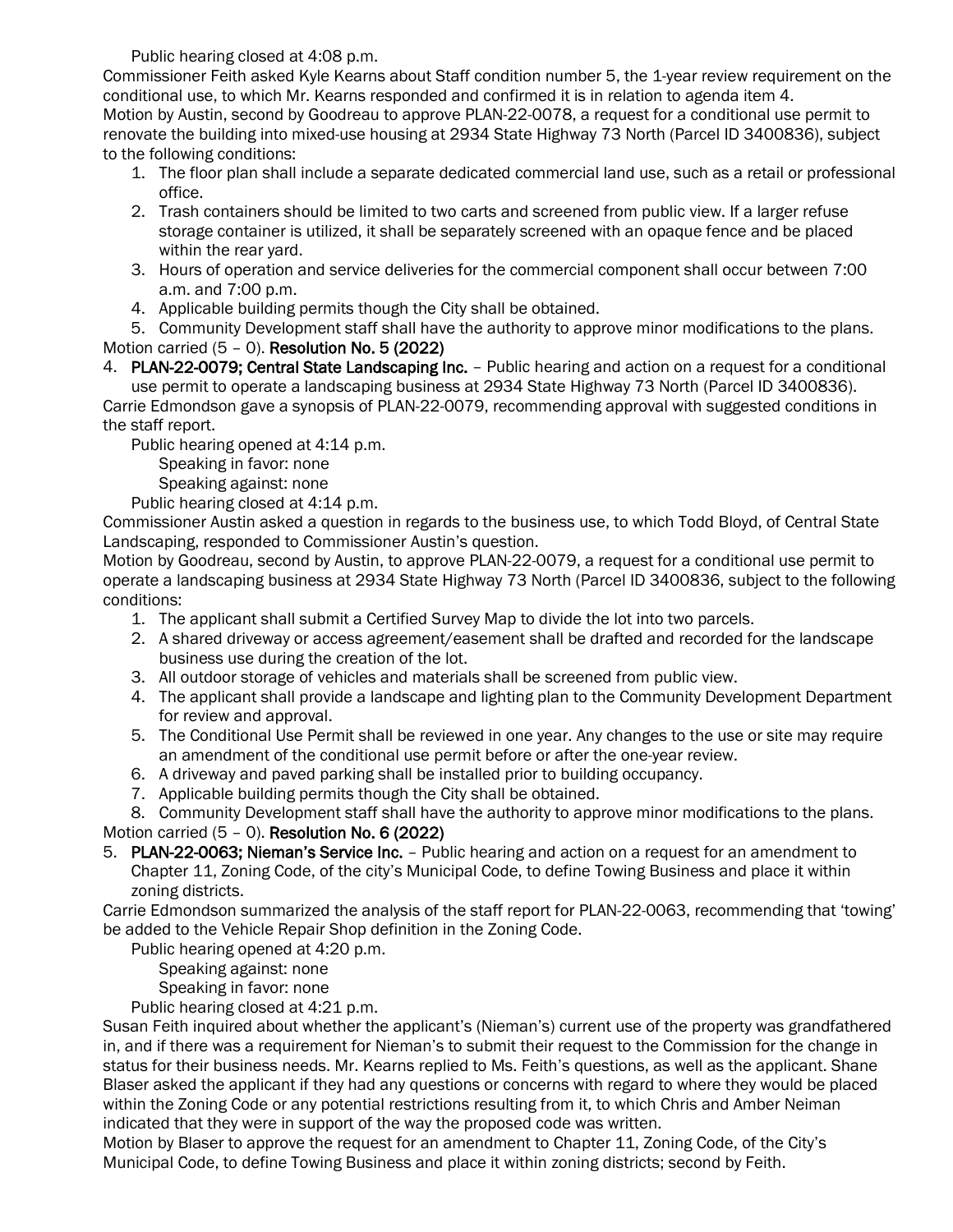# 6. Adjourn

Motion by Thao to adjourn; second by Austin. Motion carried (5 – 0). Meeting adjourned at 4:27 p.m.

It was moved by Austin, seconded by Zacher to approve and adopt the actions of the Commission, including a first reading of an Ordinance amending Chapter 11, Zoning Code, of the City's Municipal Code, to define Towing Business and place it within zoning districts. Motion carried, 7 ayes and 1 nay.

Since the vote on the adoption of Ordinance defining Towing Business was not unanimous at its first reading, the Ordinance will be considered for adoption at its second reading at the next Council meeting:

| <b>Alderperson</b>    |   | District Motion/Second | <u>Aye</u> | <b>Nay</b> | Abstain |
|-----------------------|---|------------------------|------------|------------|---------|
| <b>Ryan Austin</b>    |   | <b>Motion</b>          | ⊠          |            |         |
| Dean Veneman          | 2 |                        | ⊠          |            |         |
| Matt Zacher           | З | Second                 | ⊠          |            |         |
| <b>Tom Rayome</b>     | 4 |                        | ⊠          |            |         |
| <b>Sheri Evanson</b>  | 5 |                        | ⊠          |            |         |
| <b>Jake Cattanach</b> | 6 |                        |            | ⊠          |         |
| Patrick J. Delaney    |   |                        | ⊠          |            |         |
| <b>Jay Bemke</b>      | 8 |                        | ⊠          |            |         |
|                       |   |                        |            |            |         |

#### 10. Consider for Adoption the Actions of the Standing Committees of the Common Council, as Follows:

A. REPORT OF THE FINANCE AND PROPERTY COMMITTEE MEETING HELD ON MARCH 1, 2022: Tom Rayome, Chairperson Jake Cattanach, Secretary Jay Bemke

Date of Meeting: March 1, 2022

Reported to Council: March 15, 2022

The Finance and Property Committee met at 4:30 p.m. on Tuesday, March 1, 2022 in the Council Chambers at City Hall. The meeting was LIVE on Wisconsin Rapids Community Media (WRCM) Spectrum Channel 985 and Solarus Channel 3, online a[t www.wr-cm.org](http://www.wr-cm.org/) or via WRCM's Roku app, and was streamed LIVE on the City of Wisconsin Rapids Facebook page.

All members of the Finance and Property Committee were present. Also in attendance were, Interim Fire Chief Eckes, Joe Eichsteadt, Mayor Blaser, Jennifer Gossick, and Tim Desorcy. A list of others in attendance is on file in the Clerk's office.

1. Call to Order

Chairperson Rayome called the meeting to order at 4:30 p.m.

2. Consider a request from the Fire Department to approve the new Ambulance Fee Schedule It was moved by Cattanach, seconded by Rayome to approve the ambulance fee schedule as presented. (Attachment No. 1). Motion carried.

3. Consider a request from the Engineering Department to review easement request on parcel 34- 09841 for ATC's transmission line project

It was moved by Cattanach, seconded by Bemke to approve the easement request on parcel no. 34- 09841 for ATC's transmission line project. Motion carried.

4. Consider a request from Stanley Shell, Inc., d/b/a A to Z Mini Mart, Pathan Azharuddin, agent, for a Class "A" Fermented Malt Beverages and "Class A" Intoxicating Liquor license for the premises located at 2411 8th Street South

It was moved by Bemke, seconded by Rayome to approve a Class "A" Fermented Malt Beverages and "Class A" Intoxicating Liquor license for Stanley Shell, Inc., d/b/a A to Z Mini Mart, Pathan Azharuddin, agent, for the premises located at 2411 8th Street South. Motion carried.

5. Consider a request from Stanley Shell, Inc., d/b/a A to Z Fast Mini Mart, Pathan Azharuddin, agent, for a Class "A" Fermented Malt Beverages and "Class A" Intoxicating Liquor license for the premises located at 3660 8th Street South

It was moved by Bemke, seconded by Cattanach to approve a Class "A" Fermented Malt Beverages and "Class A" Intoxicating Liquor license for Stanley Shell, Inc., d/b/a A to Z Mini Mart, Pathan Azharuddin, agent, for the premises located at 3660 8th Street South. Motion carried.

6. Consider for approval a Temporary Retail Class "B" Fermented Malt Beverages License for Central Wisconsin Cultural Center, 2651 Eighth Street South, for a Cranberry Art Exhibit Opening to be held on Thursday, April 14, 2022, from 5:30 p.m. to 7:30 p.m.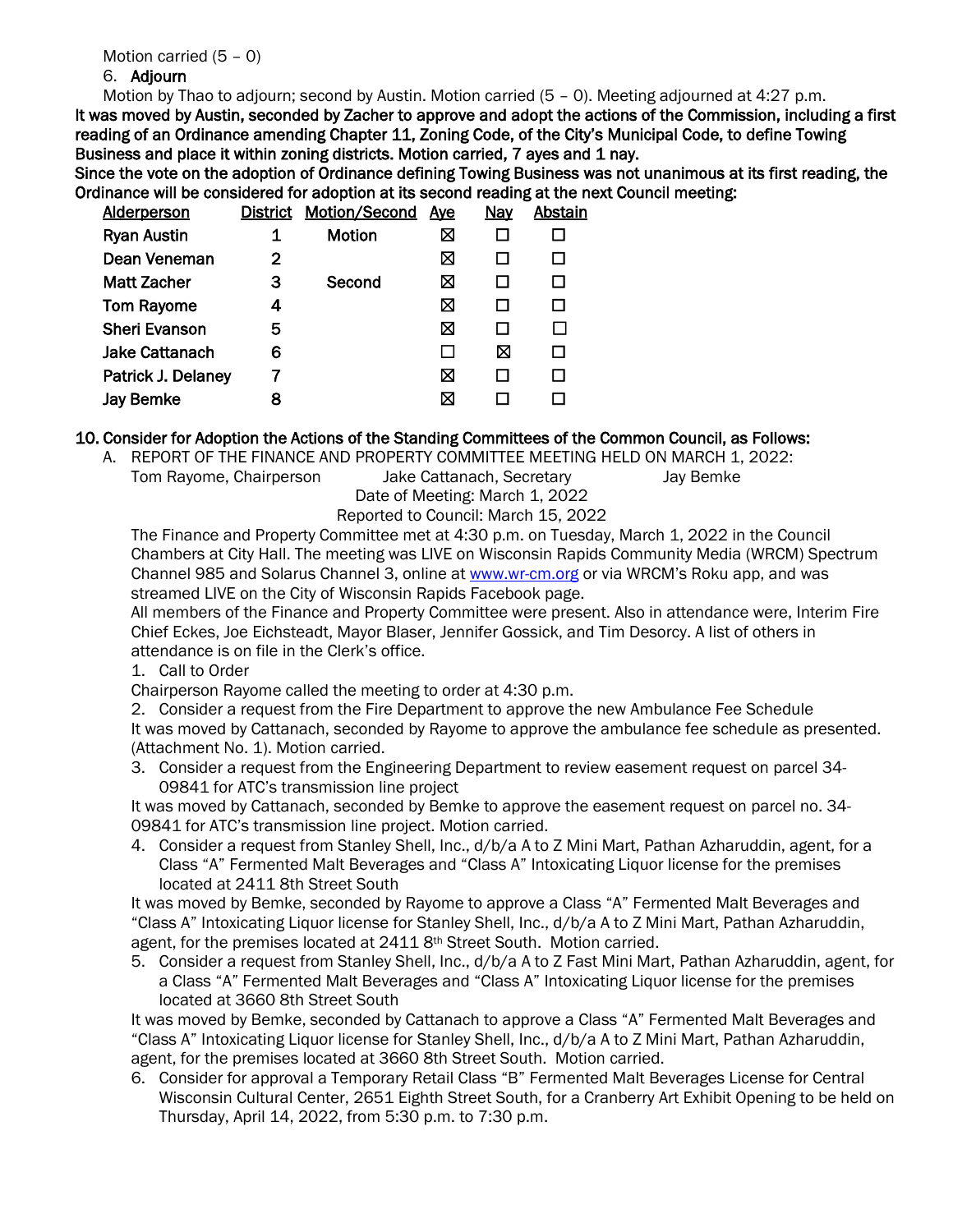It was moved by Bemke, seconded by Cattanach to approve a Temporary Retail Class "B" Fermented Malt Beverages License for Central Wisconsin Cultural Center, 2651 Eighth Street South, for a Cranberry Art Exhibit Opening to be held on Thursday, April 14, 2022, from 5:30 p.m. to 7:30 p.m. Motion carried.

7. Consider for approval Temporary Retail Class "B" Fermented Malt Beverages Licenses for Central Wisconsin Cultural Center, 2651 Eighth Street South, for an Open Mic event to be held on Friday, March 25, 2022, from 7:00 p.m. to 10:00 p.m.

It was moved by Bemke, seconded by Cattanach to approve a Temporary Retail Class "B" Fermented Malt Beverages Licenses for Central Wisconsin Cultural Center, 2651 Eighth Street South, for an Open Mic event to be held on Friday, March 25, 2022, from 7:00 p.m. to 10:00 p.m. Motion carried.

8. Discuss issuance of 2022 General Obligation Promissory Notes

It was moved by Bemke, seconded by Cattanach to proceed with issuing 2022 General Obligation Promissory Notes as approved in the 2022 Budget (Attachment No. 2). Motion carried.

9. Audit of the Bills

It was moved by Cattanach, seconded by Rayome to approve check no. 11596 to check no. 11991. Motion carried.

10. Set next meeting date

The next regularly scheduled Finance & Property Committee meeting will be Tuesday, April 5, 2022, at 4:30 p.m.

11. Adjourn

It was moved by Bemke, seconded by Cattanach to adjourn. Motion carried and meeting adjourned at 5:09 p.m.

It was moved by Rayome, seconded by Cattanach to approve and adopt the actions of the Committee. Bemke requested that item #2 and item #3 be held out for separate vote. Mayor Blaser asked for unanimous consent to amend the motion holding out item #2 and item #3. There was no objection and the motion was so amended. Motion carried, 8 ayes and 0 nays:

| <b>Alderperson</b>    |   | District Motion/Second | <u>Aye</u> | Nay | Abstain |
|-----------------------|---|------------------------|------------|-----|---------|
| <b>Ryan Austin</b>    | 1 |                        | ⊠          |     |         |
| Dean Veneman          | 2 |                        | ⊠          |     |         |
| <b>Matt Zacher</b>    | з |                        | ⊠          |     |         |
| <b>Tom Rayome</b>     | 4 | <b>Motion</b>          | ⊠          |     |         |
| <b>Sheri Evanson</b>  | 5 |                        | ⊠          |     |         |
| <b>Jake Cattanach</b> | 6 | Second                 | ⊠          |     |         |
| Patrick J. Delaney    |   |                        | ⊠          |     |         |
| <b>Jay Bemke</b>      | 8 |                        | ⊠          |     |         |
|                       |   |                        |            |     |         |

Regarding item #2, it was moved by Bemke, seconded by Cattanach to approve a Resolution setting the new Ambulance Fee Schedule. Motion carried, 8 ayes and 0 nays. Resolution No. 7 (2022):

| <b>Alderperson</b>    | <b>District</b> | Motion/Second | Ave | <u>Nay</u>   | Abstain |
|-----------------------|-----------------|---------------|-----|--------------|---------|
| <b>Ryan Austin</b>    | 1               |               | ⊠   |              |         |
| Dean Veneman          | 2               |               | ⊠   |              | П       |
| <b>Matt Zacher</b>    | 3               |               | ⊠   | ⊔            | □       |
| <b>Tom Rayome</b>     | 4               |               | ⊠   |              | П       |
| <b>Sheri Evanson</b>  | 5               |               | ⊠   |              |         |
| <b>Jake Cattanach</b> | 6               | Second        | ⊠   |              | П       |
| Patrick J. Delaney    | 7               |               | ⊠   | $\mathsf{L}$ | П       |
| <b>Jay Bemke</b>      | 8               | <b>Motion</b> | ⊠   |              |         |
|                       |                 |               |     |              |         |

Regarding item #3, it was moved by Cattanach, seconded by Austin to approve the easement, disallowing the following items from Exhibit "A":

(d) the use of herbicidal chemicals by the Utility for weed and brush control

(h) the use of land by the Utility beyond the boundaries of the easement for ingress and egress for personnel, equipment and vehicles during construction and maintenance activities

Motion carried, 8 ayes and 0 nays: Alderperson **District Motion/Second Aye** Nay Abstain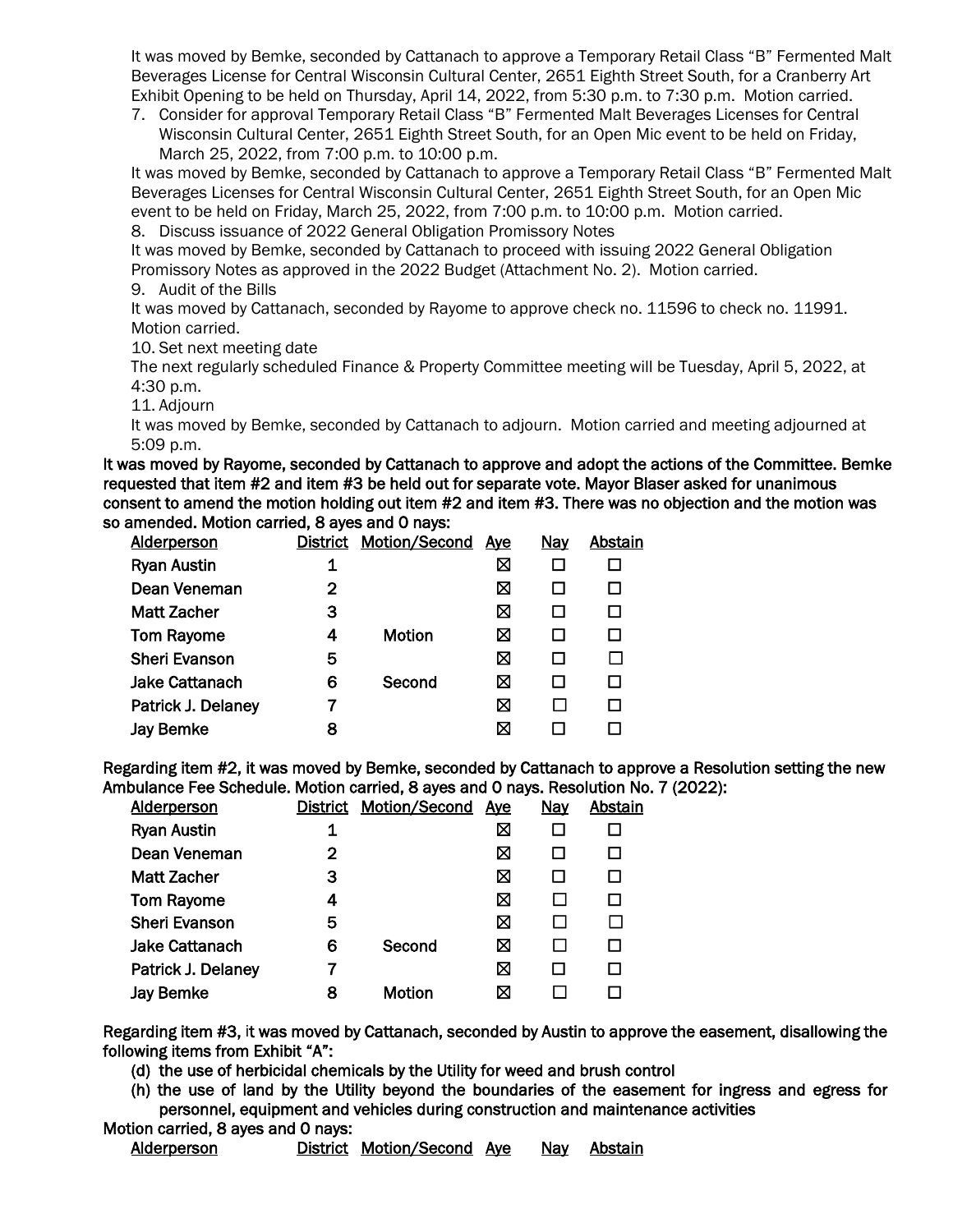| <b>Ryan Austin</b>    | 1 | Second        | ⊠ |  |
|-----------------------|---|---------------|---|--|
| Dean Veneman          | 2 |               | ⊠ |  |
| <b>Matt Zacher</b>    | 3 |               | ⊠ |  |
| <b>Tom Rayome</b>     | 4 |               | ⊠ |  |
| <b>Sheri Evanson</b>  | 5 |               | ⊠ |  |
| <b>Jake Cattanach</b> | 6 | <b>Motion</b> | ⊠ |  |
| Patrick J. Delaney    | 7 |               | ⊠ |  |
| <b>Jay Bemke</b>      | 8 |               | ⊠ |  |

B. REPORT OF THE PUBLIC WORKS COMMITTEE MEETING HELD ON MARCH 3, 2022: Ryan Austin **Matt Zacher** Patrick J. Delaney Matt Zacher **Patrick J. Delaney** 

#### Date of Meeting: March 3, 2022 Reported to Council: March 15, 2022

The Public Works Committee met on Thursday, March 3rd, 2022 in the First Floor Conference Room at City Hall and via remote videoconference. Ryan Austin and Matt Zacher were in attendance. Patrick Delaney was excused. Others attending were Mayor Blaser, Alderpersons Veneman, Rayome, Bemke and Cattanach, Paul Vollert, Nick Dums, Joe Eichsteadt, and John Foti.

1. Call to order

The meeting was called to order at 5:00 PM.

2. Review the Snow Removal Policy

Motion by Zacher, second by Austin to approve the policy as presented. Motion carried 2-0.

3. Review Engineering & Street Department activities report

Reports were reviewed.

4. Review proposed transportation utility ordinance, and review proposed changes to current special assessment ordinances in Chapters 5 and 6.

John Foti, owner of Pasqualli's, asked what his fees would be. The draft transportation utility ordinance was discussed. Other discussion included the following:

- 51.11 Appeals. Modify language to waive the appeal fee if appeal is granted.
- Appeal fee is waived for a period of time from ordinance adoption for a period of 6 months.
- Add in a super majority (2/3rds) vote requirement to change target revenue budget amounts.
- Remove  $51.07(g)$  Structures used for the storage, maintenance, and repair of transportation related operational equipment.
- Assessed Party Credits, Special Assessment forgiveness and refunds were discussed.
- 2021 & 2022 Projects and pending special assessments were discussed.
- Ch. 5 and Ch. 6 changes were reviewed. The Official Sidewalk Map will be referred and considered separate from the Transportation Utility.
- Special assessments would remain in Ch. 5 and Ch. 6 to assess for new developments, new subdivisions, annexations, etc.
- Sidewalk repair should be included as part of the transportation utility.

The Public Works Committee will further consider the Assessed Party Credits, special assessment forgiveness and refunds at a March  $14$ <sup>th</sup>, 2022 meeting. The intent is to have a draft ordinance available for consideration at Council on March 15<sup>th</sup>, 2022.

5. Review 2022 Asphalt Contract bid results and consider bid award.

Motion by Zacher, second by Austin to accept the bids and award the project to American Asphalt of Wisconsin in the amount of \$486,986.11. Motion carried 2-0.

6. Review 2022 Crushing Contract bid results and consider bid award.

Motion by Austin, second by Zacher to accept the bids and award the project to PGA, Inc. in the amount of \$85,570.00. Motion carried 2-0.

7. Review and consider a feasibility study to address noise and vehicle delays associated with the railroad on the west side of the City.

Motion by Austin, second by Zacher to solicit proposals for a feasibility study to address railroad issues. Motion carried 2-0.

8. Review referral list

Referral to consider resident request to not reinstall sidewalk on Smith and Cherry St road projects. 9. Adjourn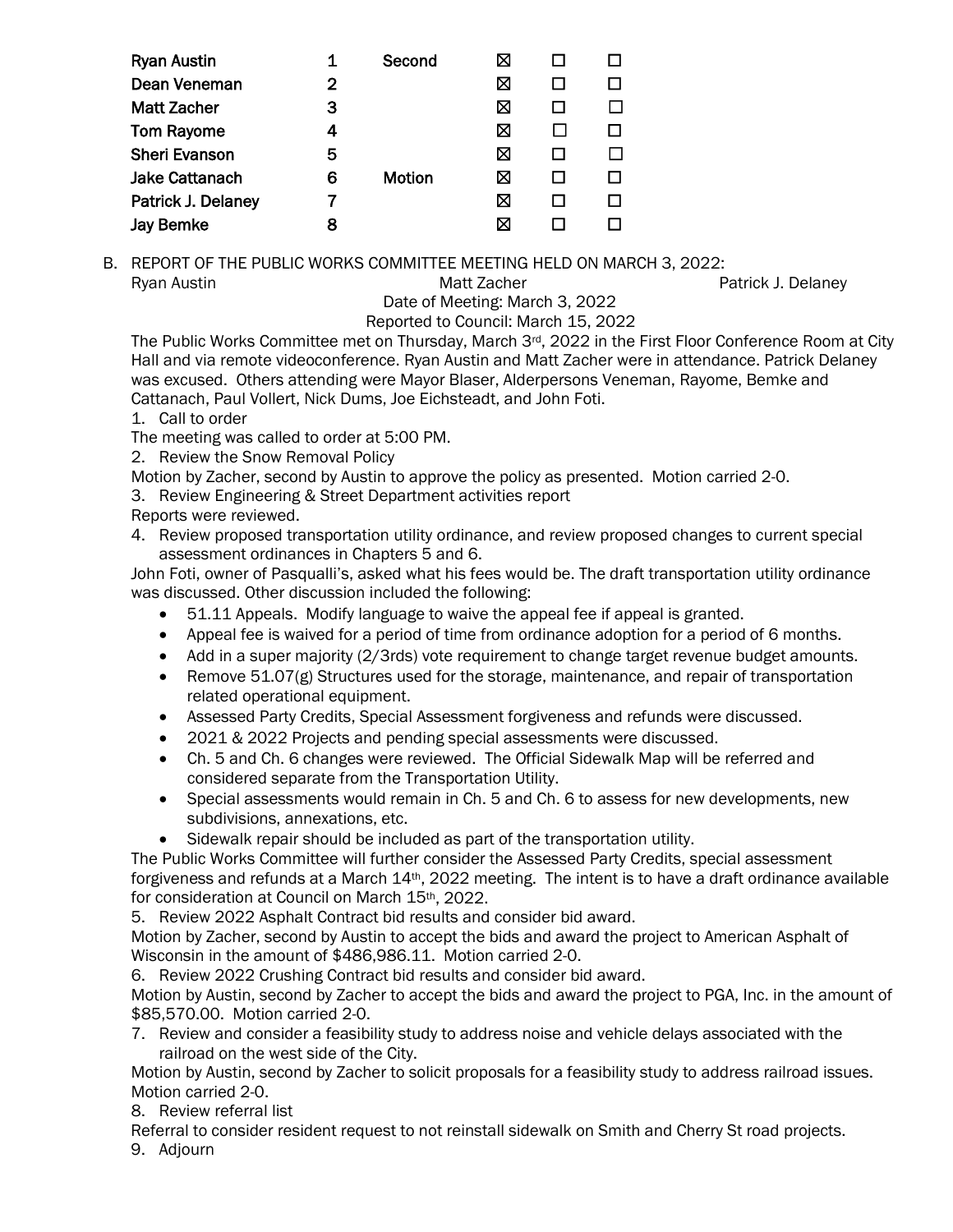Motion by Zacher, second by Austin to adjourn at 6:59 pm. Motion carried (2-0).

It was moved by Austin, seconded by Delaney to approve and adopt the actions of the Committee. Motion carried, 8 ayes and 0 nays:

| <b>Alderperson</b>    |   | <b>District Motion/Second</b> | <u>Aye</u> | <b>Nay</b> | Abstain |
|-----------------------|---|-------------------------------|------------|------------|---------|
| <b>Ryan Austin</b>    |   | <b>Motion</b>                 | ⊠          |            |         |
| Dean Veneman          | 2 |                               | ⊠          |            |         |
| <b>Matt Zacher</b>    | З |                               | ⊠          |            |         |
| <b>Tom Rayome</b>     |   |                               | ⊠          |            |         |
| <b>Sheri Evanson</b>  | 5 |                               | ⊠          |            |         |
| <b>Jake Cattanach</b> | 6 |                               | ⊠          |            |         |
| Patrick J. Delaney    |   | Second                        | ⊠          |            |         |
| <b>Jay Bemke</b>      | 8 |                               | ⊠          |            |         |
|                       |   |                               |            |            |         |

C. REPORT OF THE PUBLIC WORKS COMMITTEE MEETING HELD ON MARCH 14, 2022: Ryan Austin **Matt Zacher** Patrick J. Delaney **Matt Zacher** Patrick J. Delaney

 Date of Meeting: March 14, 2022 Reported to Council: March 15, 2022

The Public Works Committee met on Monday, March 14th, 2022 in the Council Chambers at City Hall and via remote videoconference. Ryan Austin, Matt Zacher and Patrick Delaney were in attendance. Others attending are listed below.

1. Call to order

The meeting was called to order at 5:05 PM.

2. Review request by residents along Smith St and Cherry St to not reinstall sidewalk along these 2022 road projects.

Dave Judnic at 1780 Smith St and Jeran Goodwin of 1761 Smith St spoke on why sidewalk was not needed.

Motion by Delaney, second by Zacher to approve not reinstalling sidewalk on Smith St and Cherry St as part of the 2022 road projects. Motion carried 3-0.

3. Review proposed transportation utility ordinance, and review proposed changes to current special assessment ordinances in Chapters 5 and 6.

Ordinance changes that were discussed at the prior Public Works meeting were presented in the draft ordinance. The Assessed Party Fee Credit (Option 1) was discussed along with an additional option (Option 2) to write-off special assessment balances and associated refunds for assessments invoiced in 2020 and 2021.

Tim Desorcy, Finance Director, stated that under this option, the balance being written-off would be \$651,281 and the refund amount would be \$357,096 and could be paid through the General Fund Reserves.

Attorney Sue Schill noted the Assessed Party Fee Credit was less of a potential legal concern whereas refunds & write-off of balances was more suspect.

A motion was made by Austin, second by Zacher, to approve the draft ordinance language as presented along with associated special assessment language in Chapter 5 and Chapter 6.

Discussion followed regarding the 2/3 vote and automatic adjustment to the transportation utility charge. There was unanimous consent to amend the motion as follows: to approve the draft ordinance language as presented except for adding language to allow for an automatic adjustment to the utility charge consistent with the CPI without requiring a 2/3rds vote, along with associated special assessment language in Chapter 5 and Chapter 6. Motion carried 3-0.

4. Review bid results for the 2022 Concrete Contract for Reconstruction Projects & Local Road Improvement Projects and consider bid award.

Motion by Austin, second by Delaney to accept the bids and award the 2022 Concrete Contract to SD Ellenbecker in the amount of \$557,264.45. Motion carried 3-0.

5. Review referral list

Remove Item 8: Smith St and Cherry St sidewalk.

6. Adjourn

Motion by Austin, second by Zacher to adjourn at 6:30 pm. Motion carried (3-0).

It was moved by Austin, seconded by Bemke to approve and adopt the actions of the Committee. Cattanach requested that item #2 be held out for separate vote. Evanson requested that item #3 be held out for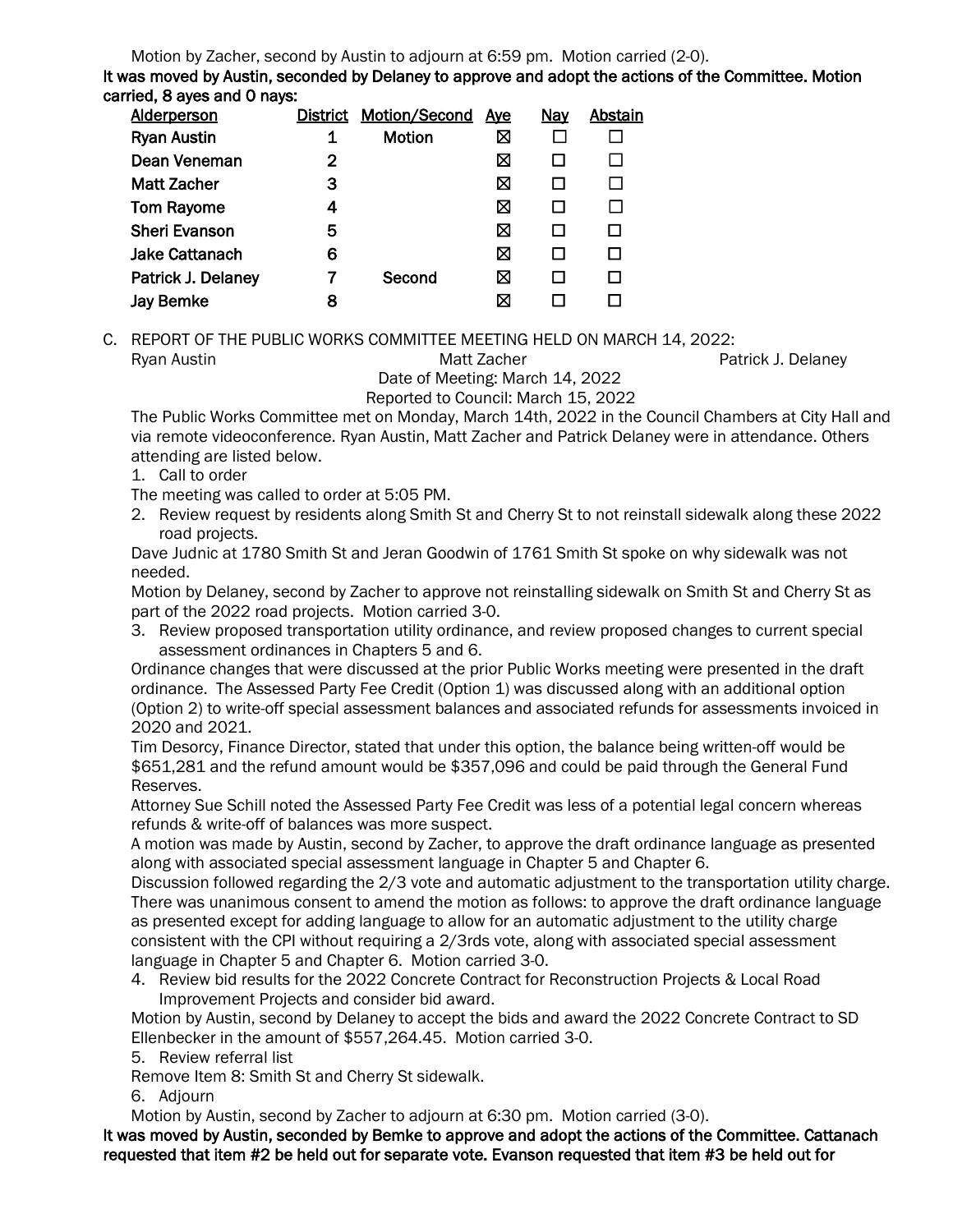separate vote. Mayor Blaser asked for unanimous consent to amend the motion holding out item #2 and item #3. There was no objection and the motion was so amended. Motion carried, 8 ayes and 0 nays:

| <b>Alderperson</b>    |   | District Motion/Second | <u>Ave</u> | <b>Nay</b> | Abstain |
|-----------------------|---|------------------------|------------|------------|---------|
| <b>Ryan Austin</b>    | 1 | Motion                 | ⊠          |            |         |
| Dean Veneman          | 2 |                        | ⊠          |            |         |
| <b>Matt Zacher</b>    | З |                        | ⊠          |            |         |
| <b>Tom Rayome</b>     |   |                        | ⊠          |            |         |
| <b>Sheri Evanson</b>  | 5 |                        | ⊠          |            |         |
| <b>Jake Cattanach</b> | 6 |                        | ⊠          |            |         |
| Patrick J. Delaney    |   |                        | ⊠          |            |         |
| <b>Jay Bemke</b>      | 8 | Second                 | ⊠          |            |         |
|                       |   |                        |            |            |         |

Regarding item #2, it was moved by Austin, seconded by Veneman to approve the item as presented. Motion carried, 6 ayes and 2 nays:

|   |               | <u>Ave</u>                    | <u>Nay</u>   | <b>Abstain</b> |
|---|---------------|-------------------------------|--------------|----------------|
| 1 | <b>Motion</b> | ⊠                             |              |                |
| 2 | Second        | ⊠                             |              | П              |
| 3 |               | ⊠                             | H            | П              |
| 4 |               | П                             | ⊠            | П              |
| 5 |               | ⊠                             | $\mathbf{I}$ | П              |
| 6 |               | $\mathbf{I}$                  | ⊠            | □              |
|   |               | ⊠                             | $\mathsf{L}$ | П              |
| 8 |               | ⊠                             |              |                |
|   |               | <b>District Motion/Second</b> |              |                |

Regarding item #3, it was moved by Evanson, seconded by Austin to approve and adopt the Ordinance at its first reading, as presented to Council, with the following change to Section 51.09(2) of the Ordinance:

51.09(2) The base fee and per-trip rate shall be in an amount set forth from time to time by resolution of the City Common Council and as shall initially be as established in Table A. Staff shall present the City Common Council with a draft resolution proposing an adjustment based on the proposed transportation system improvements budget for the projected improvement program time frame. A resolution to increase the transportation utility budget above the CPI-U (Consumer Price Index for all urban consumers for the 12 months ending August 31 of the preceding year) shall require a 2/3 vote of all members voting. Any adjustment of the charge shall be effective on the date determined in the resolution.

Motion carried, 7 ayes and 1 nay. Since the vote on the adoption of the ordinance was not unanimous at its first reading, the ordinance will be considered for adoption at its second reading at the next Council meeting:<br>Aldernarson District Motion/Second Ave Nav Abstain

| <b>Alderperson</b>    | <b>District</b> | <b>Motion/Second</b> | Aye | Nay          | Abstain |
|-----------------------|-----------------|----------------------|-----|--------------|---------|
| <b>Ryan Austin</b>    | 1               | Second               | ⊠   |              |         |
| Dean Veneman          | 2               |                      | ⊠   | $\Box$       | $\Box$  |
| <b>Matt Zacher</b>    | З               |                      | ⊠   | ப            | □       |
| <b>Tom Rayome</b>     | 4               |                      |     | ⊠            | $\Box$  |
| <b>Sheri Evanson</b>  | 5               | <b>Motion</b>        | ⊠   | П            | П       |
| <b>Jake Cattanach</b> | 6               |                      | ⊠   | $\mathsf{L}$ | П       |
| Patrick J. Delaney    | 7               |                      | ⊠   | $\mathsf{L}$ | П       |
| <b>Jay Bemke</b>      | 8               |                      | ⊠   |              |         |
|                       |                 |                      |     |              |         |

D. REPORT OF THE HUMAN RESOURCES COMMITTEE MEETING HELD ON MARCH 10, 2022:

Jay Bemke, Chairperson Dean Veneman, Secretary Sheri Evanson

Date of Meeting: March 10, 2022

Reported to Council: March 15, 2022

The Human Resources Committee held a meeting in the Council Chambers of City Hall, 444 West Grand Avenue, Wisconsin Rapids, and via remote videoconferencing, on Thursday, March 10, 2022, at 4:45 p.m. All Committee members were present. Also present were, Mayor Shane Blaser, City Attorney Sue Schillremotely, Ryan Hartman, Paul Vollert, Derek Budsberg, Jake Klingforth, and Kelly Warrington.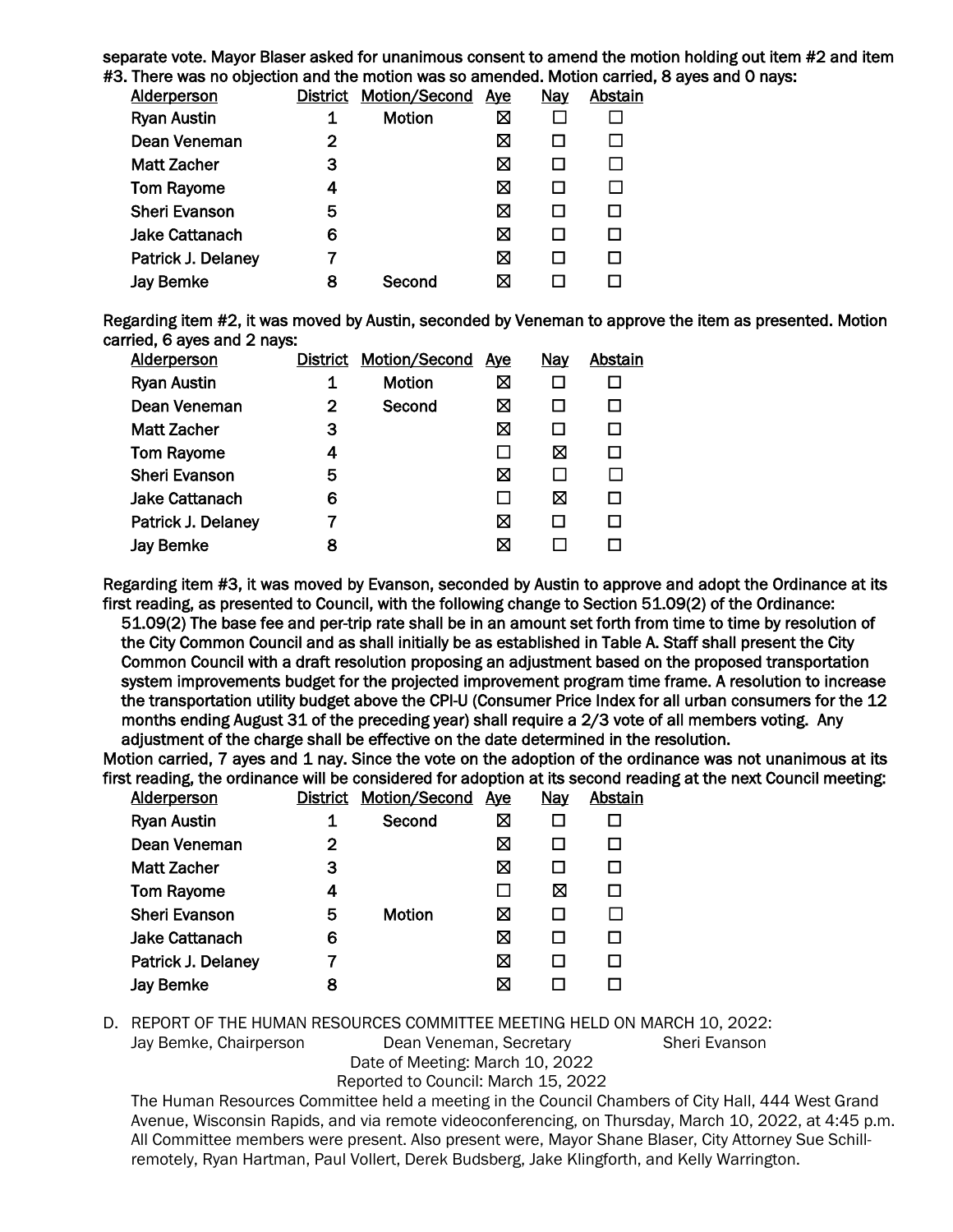- 1. Call to order
- Meeting was called to order by Chairperson Bemke at 4:50 p.m.
- 2. Discuss and consider for approval the proposed rates for Seasonal Laborers for DPW and Parks & Recreation. See attached.

Motion by Evanson, seconded by Veneman to approve the proposed rates for Seasonal Laborers for DPW and Parks & Recreation. Motion carried 3-0.

3. Discuss and consider for approval the appointment of a Relief Supervisor within the Parks & Recreation Department as needed determined by the Parks & Building Superintendent.

Motion be Veneman, seconded by Bemke to approve the appointment of a Relief Supervisor within the Parks & Recreation Department as needed determined by the Parks & Building Superintendent. Motion carried 3-0.

4. Discuss and consider for approval modifying the Chief Operator position to Assistant Wastewater Superintendent position within the Department of Public Works. See attached job description.

Motion by Bemke, seconded by Evanson to approve the modifications of the Chief Operator position to Assistant Wastewater Superintendent position within the Department of Public Works. Motion carried 3-0.

5. Discuss and consider for approval modifying the Design Engineer II position to Assistant City Engineer within the Department of Public Works. See attached job description.

Motion by Bemke, seconded by Evanson to approve the modifications of the Design Engineer II position to Assistant City Engineer within the Department of Public Works. Motion carried 3-0.

6. Update on combining of hiring policies.

Discussion- no action taken.

7. Update regarding the wage study.

Discussion- no action taken.

8. Adjournment.

Motion by Veneman, seconded by Bemke to adjourn. Motion carried 3-0. Meeting adjourned at 5:21 p.m. It was moved by Bemke, seconded by Austin to approve and adopt the actions of the Committee. Motion carried, 8 ayes and 0 nays:

| <b>Alderperson</b>    |   | <b>District Motion/Second</b> | <u>Ave</u> | <b>Nay</b> | Abstain |
|-----------------------|---|-------------------------------|------------|------------|---------|
| <b>Ryan Austin</b>    |   | Second                        | ⊠          |            |         |
| Dean Veneman          | 2 |                               | ⊠          |            |         |
| <b>Matt Zacher</b>    | 3 |                               | ⊠          |            |         |
| <b>Tom Rayome</b>     | 4 |                               | ⊠          |            |         |
| <b>Sheri Evanson</b>  | 5 |                               | ⊠          |            |         |
| <b>Jake Cattanach</b> | 6 |                               | ⊠          |            |         |
| Patrick J. Delaney    |   |                               | ⊠          |            |         |
| <b>Jay Bemke</b>      | 8 | <b>Motion</b>                 | ⊠          |            |         |
|                       |   |                               |            |            |         |

# 11. Reports of Other Committees, Commissions and Boards; Department Reports

- A. Wastewater Treatment Commission held December 8, 2021, January 12, February 9, and Monthly Summary for February 2022
- B. Wisconsin Rapids Police Department Monthly Summary for January 2022 and February 2022
- C. Engineering Department Monthly Summary for February 2022
- D. Public Works Department Monthly Summary for February 2022
- E. Wisconsin Rapids Fire Department monthly summary for February 2022
- F. McMillan Memorial Library Personnel Committee held February 2, 2022, Finance Committee and Services Committee held February 8, 2022
- G. South Wood County Airport Commission held February 3, 2022
- H. Water Works and Lighting Commission held February 9, 2022
- I. Park and Recreation Commission held February 14, 2022
- J. Zoning Board of Appeals held February 23, 2022

It was moved by Bemke, seconded by Veneman to place the reports on file. Motion carried, 6 ayes, 1 nay, and 1 abstention:

| Alderperson  | District Motion/Second Ave |   | Nav | Abstain |
|--------------|----------------------------|---|-----|---------|
| Ryan Austin  |                            | м |     |         |
| Dean Veneman | Second                     | ⋈ |     |         |